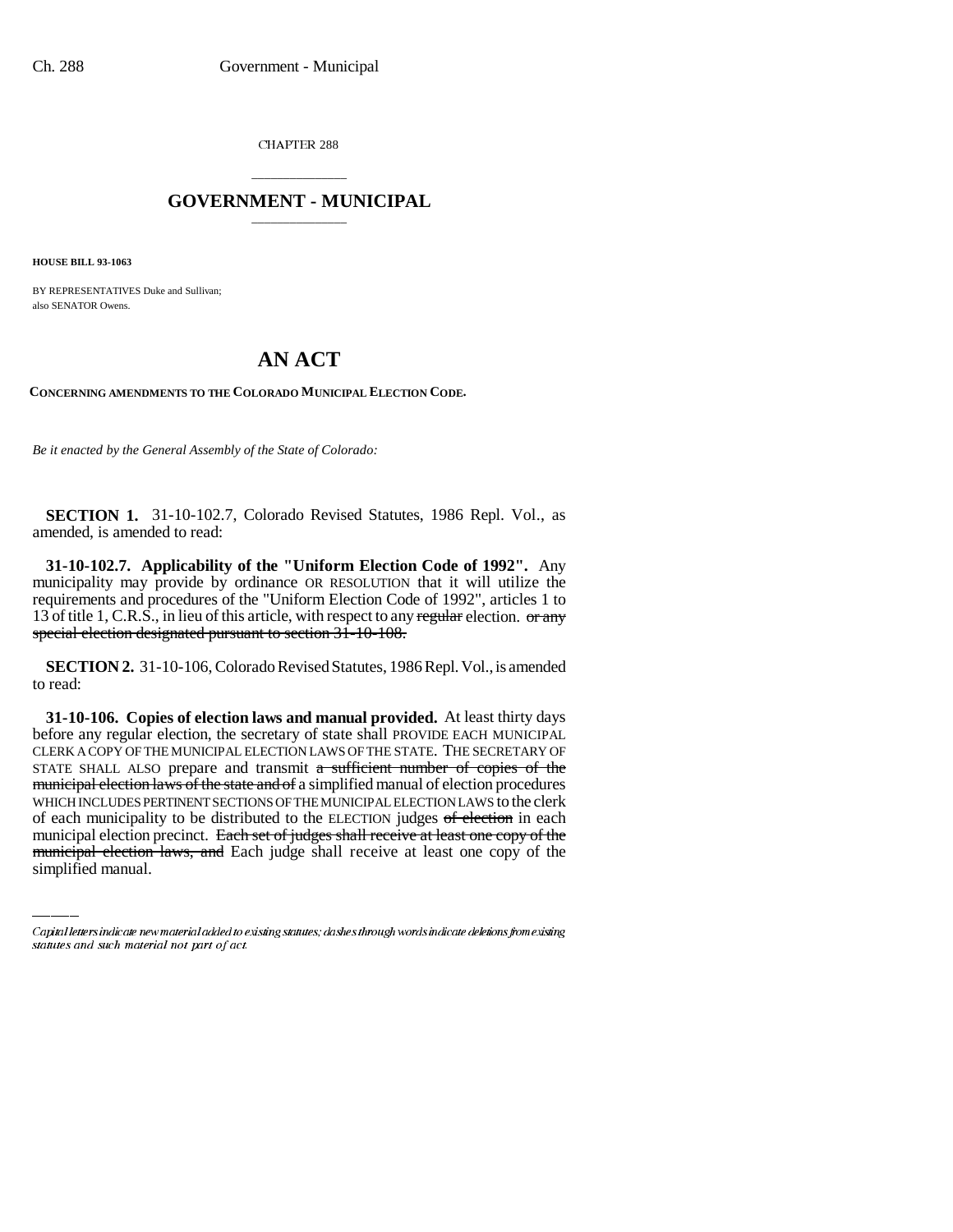**SECTION 3.** 31-10-208, Colorado Revised Statutes, 1986 Repl. Vol., as amended, is amended to read:

**31-10-208. Change of address.** For the twenty-four days before and on the day of any municipal election, any registered elector, by appearing in person at the office of the county clerk and recorder, may complete a sworn affidavit for change of address within the municipality COUNTY in which he THE ELECTOR is registered, stating that he THE ELECTOR has moved prior to the twenty-fifth day before the election and that he THE ELECTOR has lived at the new address in the new precinct WITHIN THE MUNICIPALITY for at least twenty-five days. Upon the receipt of such THE request, the county clerk and recorder shall verify the registration of such THE elector and shall, UPON VERIFICATION, issue or authorize a certificate of registration, showing the information required in section  $1-2-214$  1-2-215, C.R.S., plus the change of address. upon such verification. The judges shall allow the registered elector to vote in the precinct where the new address is located. The judges of election shall use the certificate of registration as a substitute registration page, entering the date of the election and pollbook ballot number on the certificate and including it with the registration book when it is returned to the clerk following the election.

**SECTION 4.** 31-10-302 (1) and (6), Colorado Revised Statutes, 1986 Repl. Vol., are amended to read:

**31-10-302. Nomination of municipal officers.** (1) Candidates for municipal offices shall be nominated, without regard to political party affiliation, by petition on forms supplied by the clerk. A petition of nomination may consist of one or more sheets, but it shall contain the name and address of only one candidate AND SHALL INDICATE THE OFFICE TO WHICH THE CANDIDATE IS SEEKING ELECTION. The petition may designate one or more persons as a committee to fill a vacancy in such THE nomination.

(6) Each nomination petition shall be filed with the clerk no later than the thirtieth day prior to the day of election. Every such petition shall have endorsed thereon or appended thereto the written affidavit of the candidate accepting such THE nomination AND SWEARING THAT THE CANDIDATE SATISFIES THE REQUIREMENTS SET FORTH IN SECTION 31-10-301 TO BE A CANDIDATE AND HOLD OFFICE IN THE MUNICIPALITY. The acceptance of nomination shall contain the place of residence of the candidate and the name of the candidate in the form that he THE CANDIDATE wishes it to appear on the ballot. The candidate's name may be a nickname or include a nickname but shall not contain any title or degree designating the business or profession of the candidate.

**SECTION 5.** 31-10-305, Colorado Revised Statutes, 1986 Repl. Vol., is amended to read:

**31-10-305. Objections to nominations.** All petitions of nomination AND AFFIDAVITS which are in apparent conformity with the provisions of section 31-10-302, as determined by the clerk, are valid unless objection thereto is duly made in writing within three days after the filing of the same. In case objection is made, notice thereof shall be forthwith mailed to any candidate who may be affected thereby. Said THE clerk shall decide objections within at least forty-eight hours after the same are filed, and any objections sustained may be remedied or defect cured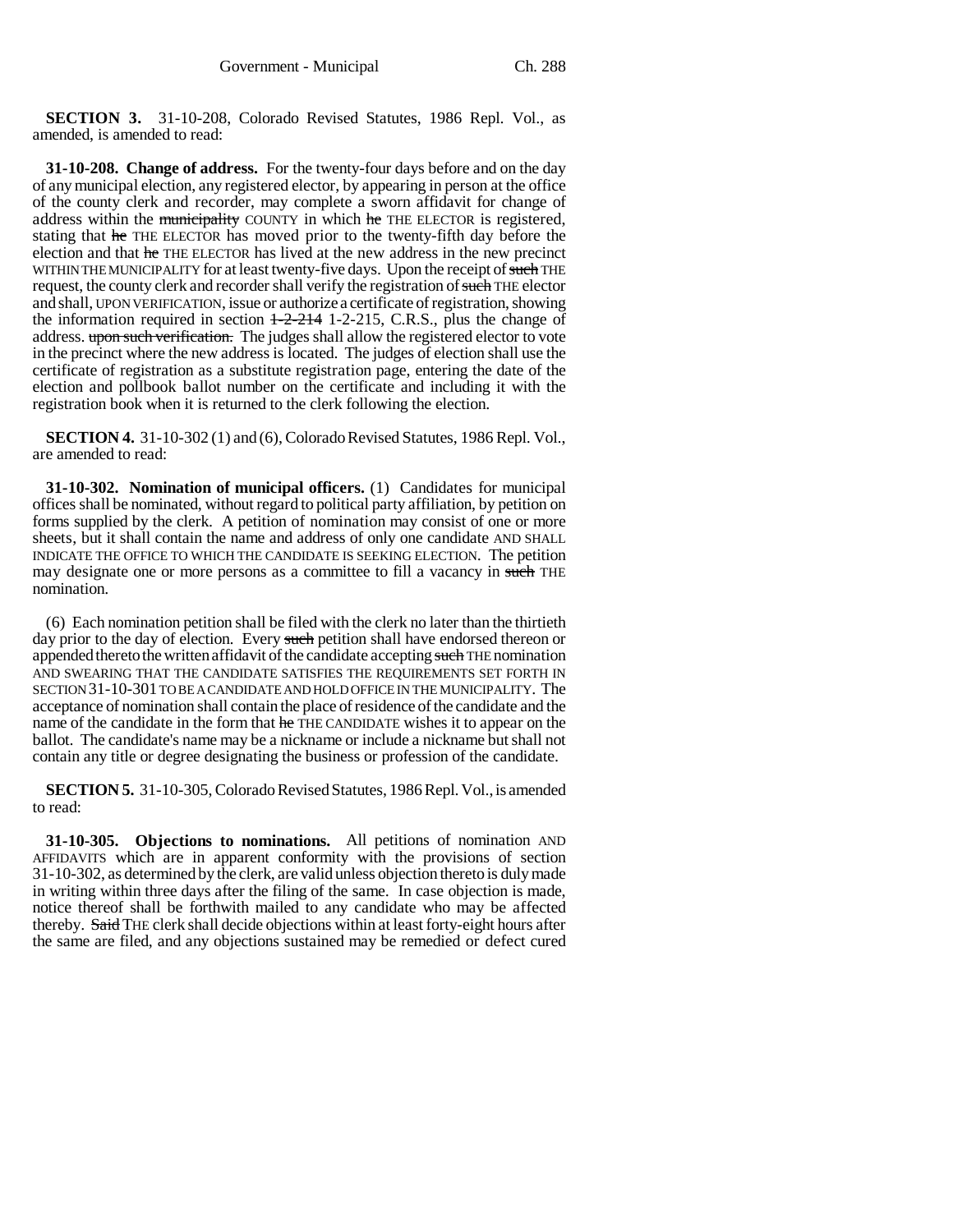## Ch. 288 Government - Municipal

upon the original petition, by an amendment thereto, or by filing a new petition within three days after such THE objection is sustained, but in no event later than the eighteenth day before the day of election. The clerk shall pass upon the validity of all objections, whether of form or substance, and his THE CLERK'S decisions upon matters of form shall be final. His THE CLERK'S decisions upon matters of substance shall be open to review if prompt application is made, as provided in section 31-10-1401, but the remedy in all cases shall be summary, and the decision of the district court shall be final and not subject to review by any other court; except that the supreme court, in the exercise of its discretion, may review any such proceeding in a summary way.

**SECTION 6.** 31-10-405, Colorado Revised Statutes, 1986 Repl. Vol., is amended to read:

**31-10-405. Vacancies.** If for any reason any person appointed as a judge of election refuses, fails, or is unable to serve, it is the duty of such THE person or any other judge of election to immediately notify the clerk. The clerk shall forthwith appoint another QUALIFIED person in such precinct to serve in the place of such THE person. If no person in the precinct is available to fill the vacancy, the clerk shall appoint any registered elector of the municipality.

**SECTION 7.** 31-10-407 (1), Colorado Revised Statutes, 1986 Repl. Vol., is amended to read:

**31-10-407. Oath of judges.** (1) Before any votes are taken at any municipal election, the judges of election shall severally take an oath or affirmation in the following form:

"I, ...., do solemnly swear (or affirm) that I am a citizen of the United States and the state of Colorado; that I am a registered elector in municipal precinct.... in the municipality of ....; COLORADO; that I will perform the duties of judge according to law and the best of my ability; that I will studiously endeavor to prevent fraud, deceit, and abuse in conducting the same; that I will not try to ascertain how any elector voted, nor will I disclose how any elector voted if, in the discharge of my duties as judge, such knowledge shall come to me, unless called upon to disclose the same before some court; and that I will not disclose the result of the votes until the polls have closed."

**SECTION 8.** 31-10-703 (2), Colorado Revised Statutes, 1986 Repl. Vol., is amended to read:

**31-10-703. Sample ballots, ballot labels, and cards of instruction.** (2) The clerk shall also prepare and place on each voting machine to be used in election precincts under his THE CLERK'S supervision a set of official ballot labels arranged in the manner prescribed for the official election ballot to be used on voting machines. When there is more than one person to be elected to an office, there shall be provided two, and only two, spaces for write-in purposes for each different office. No cross mark  $(X)$  shall be required opposite the name of a write-in candidate. CANDIDATE NAMES SHALL BE ARRANGED BY LOT AS PRESCRIBED BY THE MUNICIPAL CLERK UNDER THE DESIGNATION OF THE OFFICE. The clerk shall deliver the required number of voting machines, equipped with the official ballot, to each election precinct no later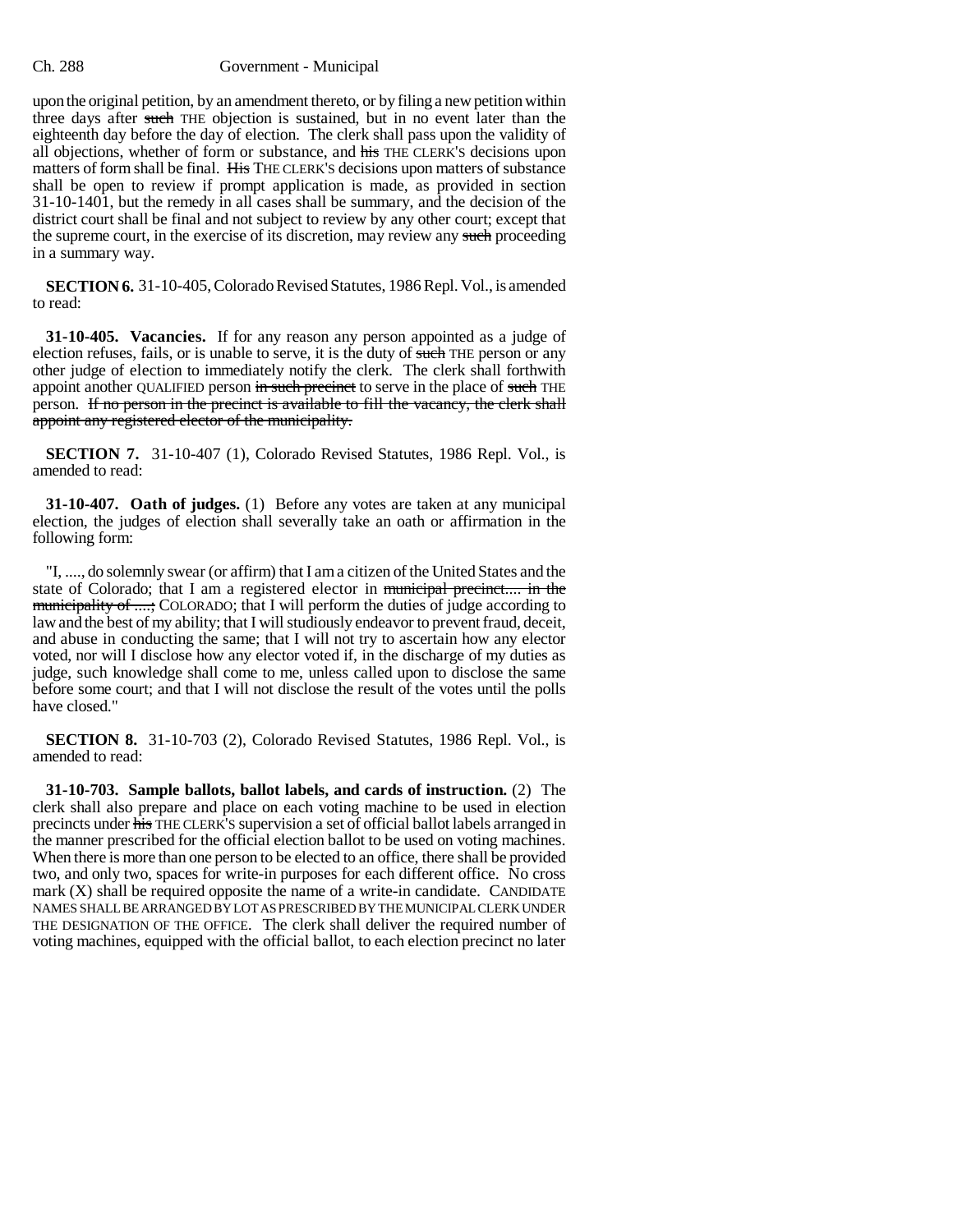than the day prior to the day of election.

**SECTION 9.** 31-10-902 (2), Colorado Revised Statutes, 1986 Repl. Vol., is amended to read:

**31-10-902. Ballots.** (2) Every ballot shall contain the names of all duly nominated candidates for offices to be voted for at that election, except those who have died or withdrawn, and the ballot shall contain no other names. The names of the candidates for each office shall be printed upon the ballot without political party designation and without any title or degree designating the business or profession of the candidate. The names shall be arranged alphabetically BY LOT AS PRESCRIBED BY THE MUNICIPAL CLERK under the designation of the office. <del>, according to surname.</del>

**SECTION 10.** 31-10-1001, Colorado Revised Statutes, 1986 Repl. Vol., as amended, is amended to read:

**31-10-1001. When absent electors may vote.** When Any registered elector of a municipality on the day of any regular or special election held pursuant to law, is absent from his municipality, or by reason of his work or the nature of his employment is likely to be absent and fears that he will be absent from his municipality on said day, or because of serious illness, handicap, or advanced age, or for reasons based upon the doctrines of established religions is unable to attend the polls, he may cast his A ballot at such THE election in the manner provided in sections 31-10-1001 to 31-10-1007.

**SECTION 11.** 31-10-1002 (1) and (2), Colorado Revised Statutes, 1986 Repl. Vol., as amended, are amended to read:

**31-10-1002. Application for absentee ballot - delivery - list.** (1) Requests for an application for an absentee voter's ballot may be made orally or in writing. Applications for absent voters' ballots shall be filed in writing with the clerk not earlier than ninety days before and not later than the close of business on the Friday immediately preceding such THE regular or special election. The application may be in the form of a letter. stating the applicant's residence address and that he will be absent from the municipality on the day of said regular or special election, or that his work or employment, stating the nature thereof, is such that he is likely to be absent and fears that he will be absent from the municipality on said day, or that on account of serious illness, handicap, or advanced age, he is unable to attend the polls, or that for reasons based upon the doctrines of the established religion of which such applicant is a member he shall be unable to attend the polls.

(2) Upon receipt of an application for an absent voter's ballot within the proper time, the clerk receiving it shall examine the records of the county clerk and recorder to ascertain whether or not such THE applicant is registered and lawfully entitled to vote as requested, and, if found to be so, he THE CLERK shall deliver, as soon as practicable, but not more than seventy-two hours after the ballots have been printed RECEIVED, to the applicant personally in the clerk's office or by mail to the mailing address given in the application an official absent voter's ballot, an identification return envelope with the affidavit thereon properly filled in as to precinct and residence address as shown by the records of the county clerk and recorder, and an instruction card.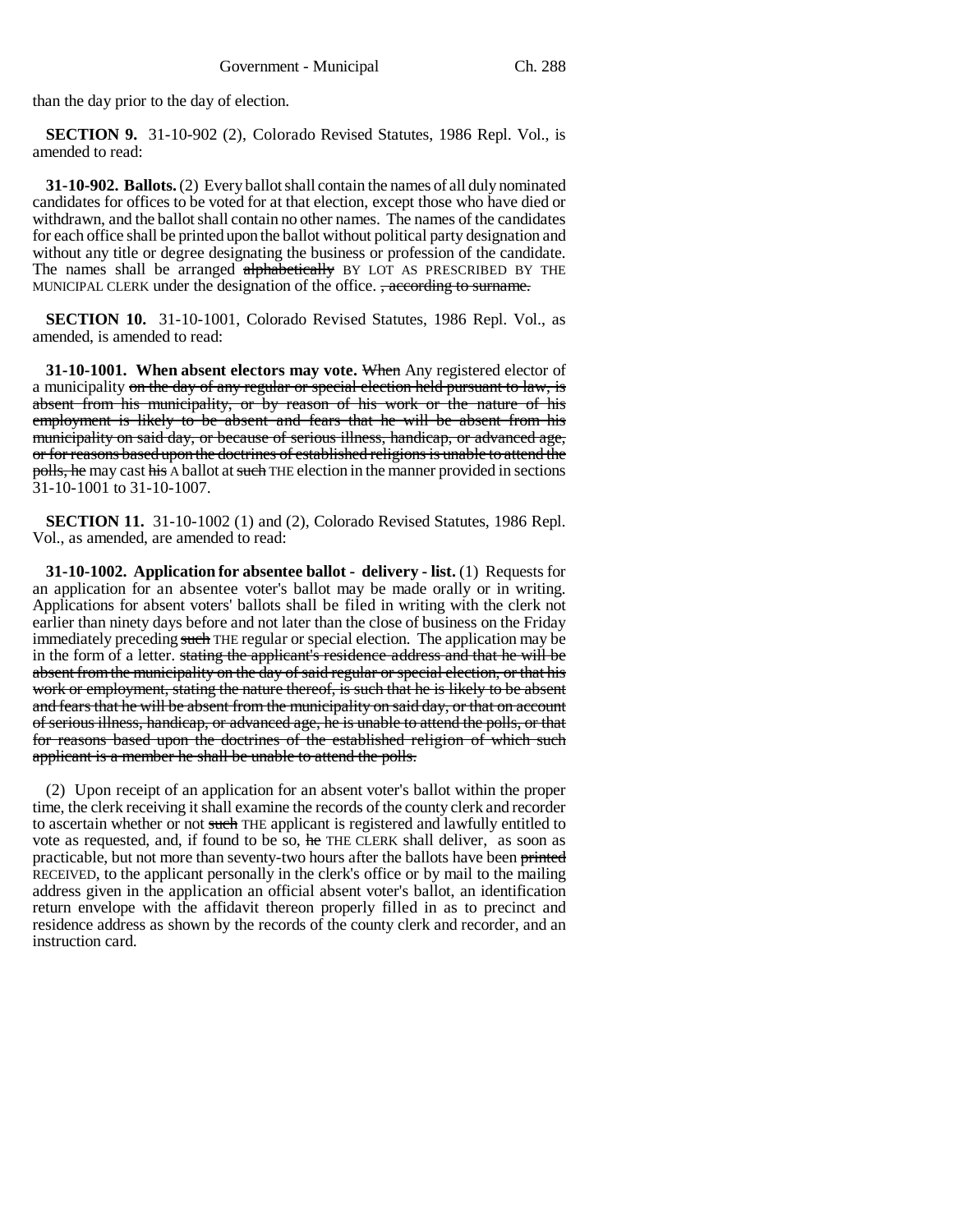**SECTION 12.** 31-10-1004 (1), Colorado Revised Statutes, 1986 Repl. Vol., as amended, is amended to read:

**31-10-1004. Manner of absentee voting by paper ballot.** (1) Any registered elector applying for and receiving an absent voter's ballot, in casting such THE ballot, shall make and subscribe to the self-affirmation on the return identification envelope. The voter shall thereupon THEN mark the ballot. The voter shall fold the ballot so as to conceal the marking, deposit it in the return envelope, and seal the envelope securely. The envelope may be delivered personally or mailed by the voter to the clerk issuing the ballot. It is permissible for a voter to deliver the ballot to any person of his THE VOTER'S own choice or to any duly authorized agent of the clerk for mailing or personal delivery to the clerk. All such envelopes containing absent voters' ballots shall be in the hands of the clerk not later than the hour of  $\frac{5}{5}$  p.m. 7 p.m. on the day of election.

**SECTION 13.** 31-10-1006, Colorado Revised Statutes, 1986 Repl. Vol., is amended to read:

**31-10-1006. Delivery to judges.** Not later than 8:30 a.m. on the day of any municipal election, the clerk shall deliver to the judges of one of the precincts of the municipality, which precinct shall be selected by the clerk, all the absent voters' envelopes received up to that time, in sealed packages, taking a receipt therefor FOR THE PACKAGES, together with the list of absent voters, or, in his THE CLERK'S discretion, the clerk may elect to deliver the absent voters' envelopes received from electors of each precinct and the list of absent voters for each precinct to the judges of such THE precinct. The clerk shall continue to deliver any such envelopes which may be received thereafter during said day UP to and including  $5 p.m. 7 p.m.$  On such THE SEALED packages shall be printed or written, "This package contains ....(number) absent voters' ballots." With such THE envelopes the clerk shall deliver to one of the election judges written instructions, which shall be followed by the judges of election in casting and counting such THE ballots, and all such THE books, records, and supplies as are needed for tabulating, recording, and certifying said absent voters' ballots.

**SECTION 14.** 31-10-1008 (2), Colorado Revised Statutes, 1986 Repl. Vol., is amended to read:

**31-10-1008. Challenge of absentee ballots - rejection - record.** (2) All absent voters' identification envelopes, ballot stubs, and absent voters' ballots rejected by the judges of election in accordance with the provisions of this section shall be returned to the clerk. All absent voters' ballots received by the clerk after  $\frac{5 \text{ p.m.}}{2 \text{ p.m.}}$  p.m. the day of the election, together with those rejected and returned by the judges of election, as provided in this section, shall remain in the sealed identification envelopes and be destroyed later, as provided in section 31-10-616.

**SECTION 15.** 31-10-1010 (1) (b), Colorado Revised Statutes, 1986 Repl. Vol., is amended to read:

**31-10-1010. Emergency absentee voting.** (1) (b) A request for an emergency absent voter's ballot under this section shall be made before, and the ballot shall be returned to the clerk's office no later than,  $5 p.m. 7 p.m.$  on election day.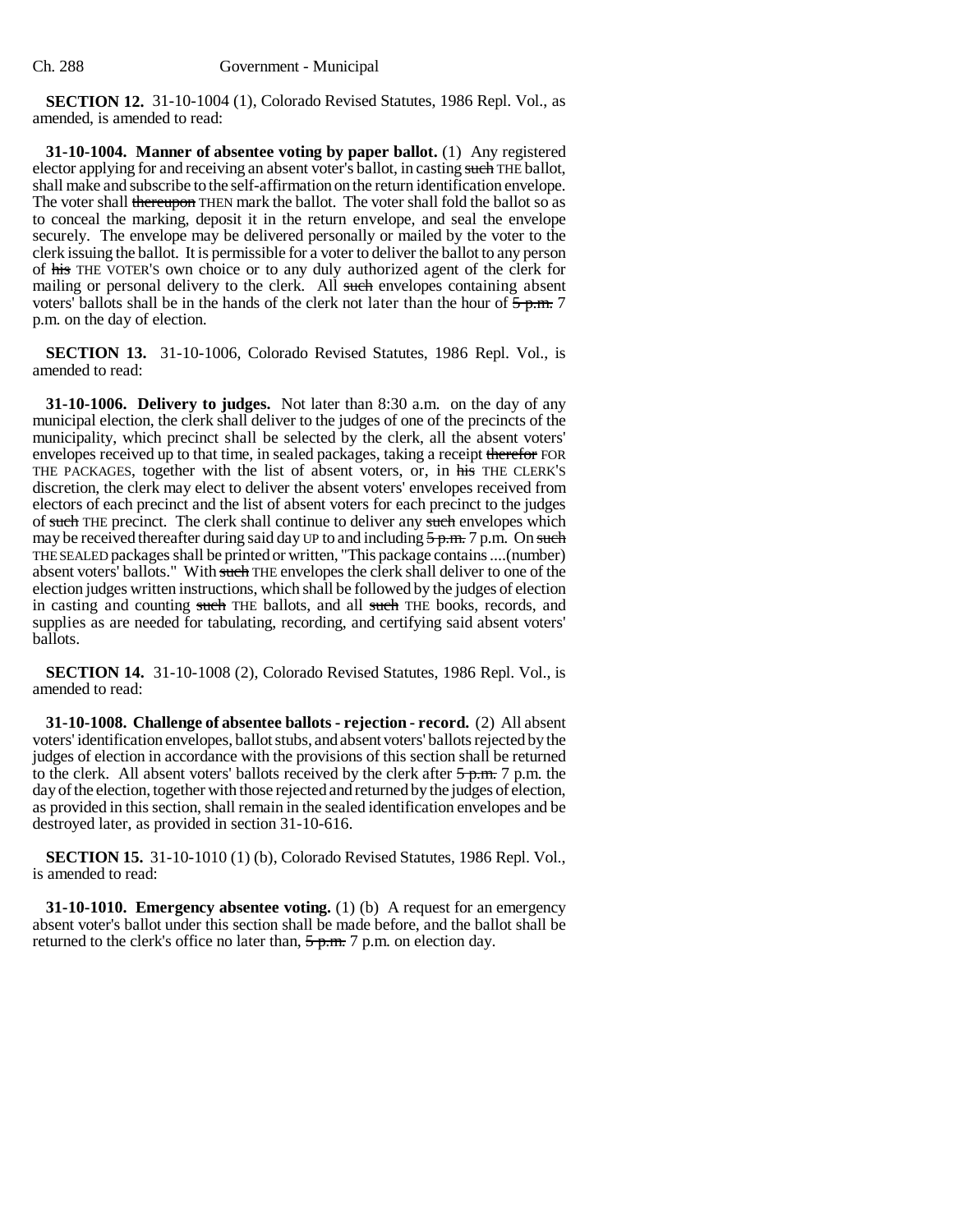**SECTION 16.** 31-10-1201, Colorado Revised Statutes, 1986 Repl. Vol., is amended to read:

**31-10-1201. Returns - canvass.** The returns of all municipal elections shall be made to the clerk of the municipality. He THE CLERK shall call to his REQUEST THE assistance OF the mayor of the municipality IN CONDUCTING THE CANVASS OF VOTES. If there is no mayor or if the mayor has been a candidate at such THE election, the clerk shall appoint a municipal judge, A MEMBER OF THE ELECTION COMMISSION, OR A PERSON WHO IS QUALIFIED TO BE AN ELECTION JUDGE AND WHO DID NOT SERVE AS AN ELECTION JUDGE IN THE ELECTION AS AN ASSISTANT. No later than seven days after the election, the clerk, in the presence of his THE assistant, shall open the returns and make out abstracts of votes for each office.

**SECTION 17.** 31-10-1205, Colorado Revised Statutes, 1986 Repl. Vol., is amended BY THE ADDITION OF A NEW SUBSECTION to read:

**31-10-1205. Statement - certificates of election.** (1.5) IN ANY ELECTION IN A MUNICIPALITY THAT UTILIZES FOUR-YEAR OVERLAPPING TERMS OF OFFICE FOR MEMBERS OF THE GOVERNING BODY AS PROVIDED IN SECTION 31-4-301 (5), ANY AVAILABLE FOUR-YEAR TERMS OF OFFICE SHALL BE AWARDED TO THE CANDIDATE OR THE CANDIDATES RECEIVING THE HIGHEST NUMBER OF VOTES. THE TERM OF OFFICE OF THE CANDIDATE OR CANDIDATES RECEIVING THE NEXT HIGHEST VOTE TOTAL OR TOTALS SHALL BE SHORTENED AS PROVIDED IN SECTION 31-4-301 (5).

**SECTION 18.** Part 12 of article 10 of title 31, Colorado Revised Statutes, 1986 Repl. Vol., is amended BY THE ADDITION OF A NEW SECTION to read:

**31-10-1207. Recount.** (1) IF IT APPEARS THAT ANY CANDIDATE FAILED TO BE ELECTED OR ANY BALLOT ISSUE FAILED TO PASS BY A MARGIN OF ONE PERCENT OR LESS OF THE NUMBER OF VOTES CAST IN OPPOSITION TO THE BALLOT ISSUE OR FOR THE CANDIDATE WHO WAS DECLARED ELECTED TO THE OFFICE SOUGHT AND WHO RECEIVED THE NEXT GREATER NUMBER OF VOTES, THE LOSING CANDIDATE OR THE SUPPORTERS OF THE LOSING QUESTION MAY SUBMIT A CERTIFIED WRITTEN REQUEST FOR A RECOUNT WITH THE CLERK WITHIN TEN DAYS AFTER THE ELECTION. UNLESS OTHERWISE PROVIDED BY ORDINANCE, THE COST OF THE RECOUNT SHALL BE PAID BY THE MUNICIPALITY. IF THE ORDINANCE REQUIRES PAYMENT OF THE COST BY THE REQUESTING PARTY, THE CLERK SHALL DETERMINE THE COST THEREOF AND NOTIFY THE REQUESTING PARTY PRIOR TO CONDUCTING THE RECOUNT.

(2) IF IT APPEARS THAT ANY CANDIDATE FAILED TO BE ELECTED OR ANY BALLOT ISSUE FAILED TO PASS BY A MARGIN OF MORE THAN ONE PERCENT OF THE NUMBER OF VOTES CAST IN OPPOSITION TO THE BALLOT ISSUE OR FOR THE CANDIDATE WHO WAS DECLARED ELECTED TO THE OFFICE SOUGHT AND WHO RECEIVED THE NEXT GREATER NUMBER OF VOTES, THE LOSING CANDIDATE OR THE SUPPORTERS OF THE LOSING QUESTION MAY SUBMIT A CERTIFIED WRITTEN REQUEST FOR A RECOUNT AT THE EXPENSE OF THE PERSON OR GROUP MAKING THE REQUEST. THIS REQUEST SHALL BE FILED WITH THE CLERK WITHIN TEN DAYS AFTER THE ELECTION. BEFORE CONDUCTING THE RECOUNT, THE CLERK SHALL DETERMINE THE COST THEREOF AND NOTIFY THE REQUESTING PERSON OR PERSONS. THE PERSON OR PERSONS SHALL PAY ON DEMAND THE COST OF THE RECOUNT TO THE CLERK. IF, AFTER THE RECOUNT, THE CANDIDATE WHO REQUESTED THE RECOUNT IS DECLARED THE WINNER OF THE ELECTION, OR THE